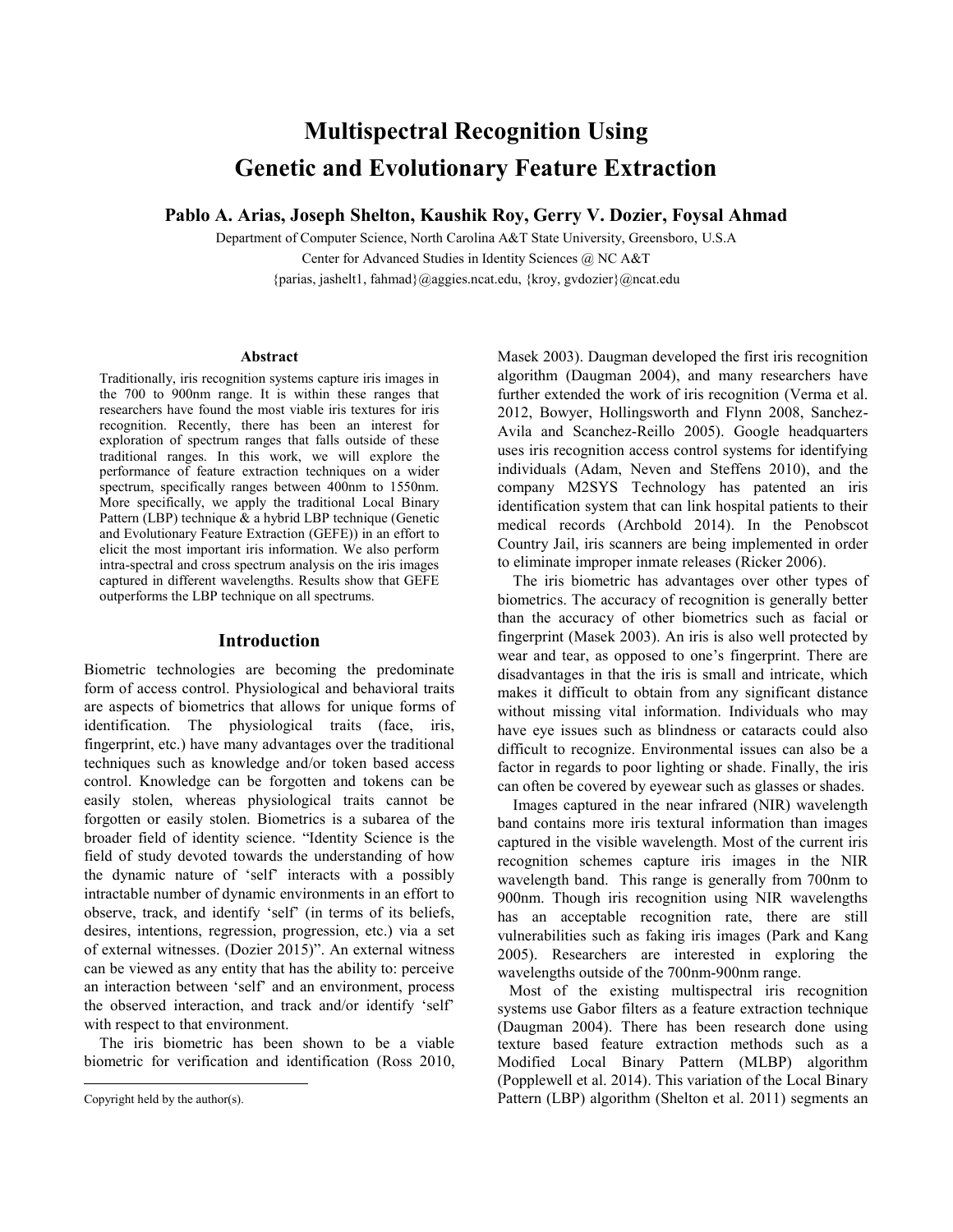image into even sized regions and extracts features from each region. Each region can be referred to as a patch. MLBP segments a biometric image into sub-regions and extracts more features from each patch than traditional LBP. A Cooperative Game Theory (CGT) based patch selector was implemented in (Ahmad, Roy and Popplewell 2014). Though the CGT with MLBP method showed promise, the approach reported in (Ahmad, Roy and Popplewell 2014) utilized only the patches based on the image partition of LBP. It is possible that noisy data may be included if patches from the entire image space are considered. To mitigate this, we propose the application of a genetic algorithm-based feature extraction technique. This feature extraction method evolves Feature Extractors (FEs) that can have patches of varying sizes in various positions on an image and applies them in an overlapping fashion.

In the past, a feature extraction technique known as Genetic and Evolutionary Feature Extraction (GEFE) was created at the Center for Advance Studies in Identity Science (CASIS) (Shelton et al. 2011, Shelton et al. 2014). GEFE was initially applied on facial images (Shelton et al. 2011) but has been recently applied on iris images (Shelton et al. 2014).

GEFE is an instance of a Genetic and Evolutionary Computation (GEC), an algorithm that uses natural selection techniques to evolve a population of candidate solutions for a problem (Engelbracht 2007, Davis 1991, Goldberg 1989). GEFE would allow sub-regions to be any location on an image and to be any size. Previous research has shown success of GEFE when testing on a single modality; GEFE outperformed traditional LBP in terms of recognition accuracy as well as the number of features used. In this work, we will apply GEFE towards multispectral iris recognition (O'Connor et al. 2014). More specifically, we will conduct inter-spectral and crossspectral recognition on a wide range of spectrums (450nm-1550nm) to determine the effectiveness of GEFE on this dataset.

The remainder of this paper is as follows. In Section 2, we will discuss the feature extraction methods used. In Section 3, we will describe the experimental setup. Section 4 will contain the results of the experiments and Section 5 provides the conclusions and future remarks.

## **Feature Extraction Methods**

### **Local Binary Patterns**

The Local Binary Pattern (LBP) feature extraction algorithm is a method that is used for texture classification(Ojala, Pietikainen and Maenpaa 2002, Ahonen, Hadid and Pietikainen 2006). This technique can be used to classify textures patterns in images and it uses these textures to create Feature Vectors (FVs) for images. For biometric recognition, the LBP technique works by

segmenting an image into uniform sized, non-overlapping regions, as shown in Figure 1. Each region has a histogram associated with it, where the bins in the histogram correspond to the texture patterns found in each region. A FV is created by concatenating the histograms from all regions of a segmented image.

Texture patterns are created by comparing center pixels, a pixel that is surrounded by *i* number of neighboring pixels on all sides, with the *i* neighboring pixels. A texture pattern can be represented as a binary string, and that string can be decoded into a decimal value, denoted as *LBP*(*N<sup>i</sup>* , *c*), where *c* is the pixel intensity value of a center pixel, *N* is a set of neighboring pixel intensity values and  $i$  is the  $i<sup>th</sup>$ neighboring pixel of *c*.  $LBP(N_i, c)$  is computed in (1) and (2), where the difference is taken between each neighboring pixel and a center pixel. The equation  $s(N_i, c)$ computes the difference and returns the appropriate bit.

$$
LBP(N_i, c) = \sum_{i=0}^{i-1} s(N_i, c) 2^i
$$
 (1)

$$
s(N_i, c) = \begin{cases} 0, \text{if } N_i - c < 0 \\ 1, \text{if } N_i - c \ge 0 \end{cases}
$$
 (2)

The total number of texture patterns that can exist depend on the number of neighboring pixels, *i*, where the number of possible patterns are  $2^i$ . However, the common way to create FVs with the LBP technique is to use mostly uniform patterns for bins in the histograms. A uniform pattern is one where the bit transitions in a texture pattern changes two or fewer times when traversing the texture pattern circularly.

The common variation of the LBP technique is popular, but it is also possible to simply consider all of the possible patterns as opposed to just uniform patterns. In this case, histograms would be length  $2^i$ , or, for a neighborhood size of 8,  $2^8 = 256$ .

During the process of recognition, a probe template, *p*, is compared to a gallery set of vectors  $G = \{g_0, g_1, ..., g_{k-l}\}\$ using the (Manhattan) City Block distance metric. This distance is a numerical representation of the distinction between two biometric instances and can be calculated using the following formula:

$$
d = \sum_{i=0}^{n} |p_i - g_{k,i}|
$$
 (3)

where *d* is the distance between two subjects, *p* is the probe feature template, *g* is the gallery feature template in set *G*, *n* is total number of features, *i* is the index of the feature, and *k* is the  $k^{th}$  individual in the gallery. The subject,  $g_k$ , is considered a match to *p* when distance between the two vectors is the smallest compared to all other subjects in *G*.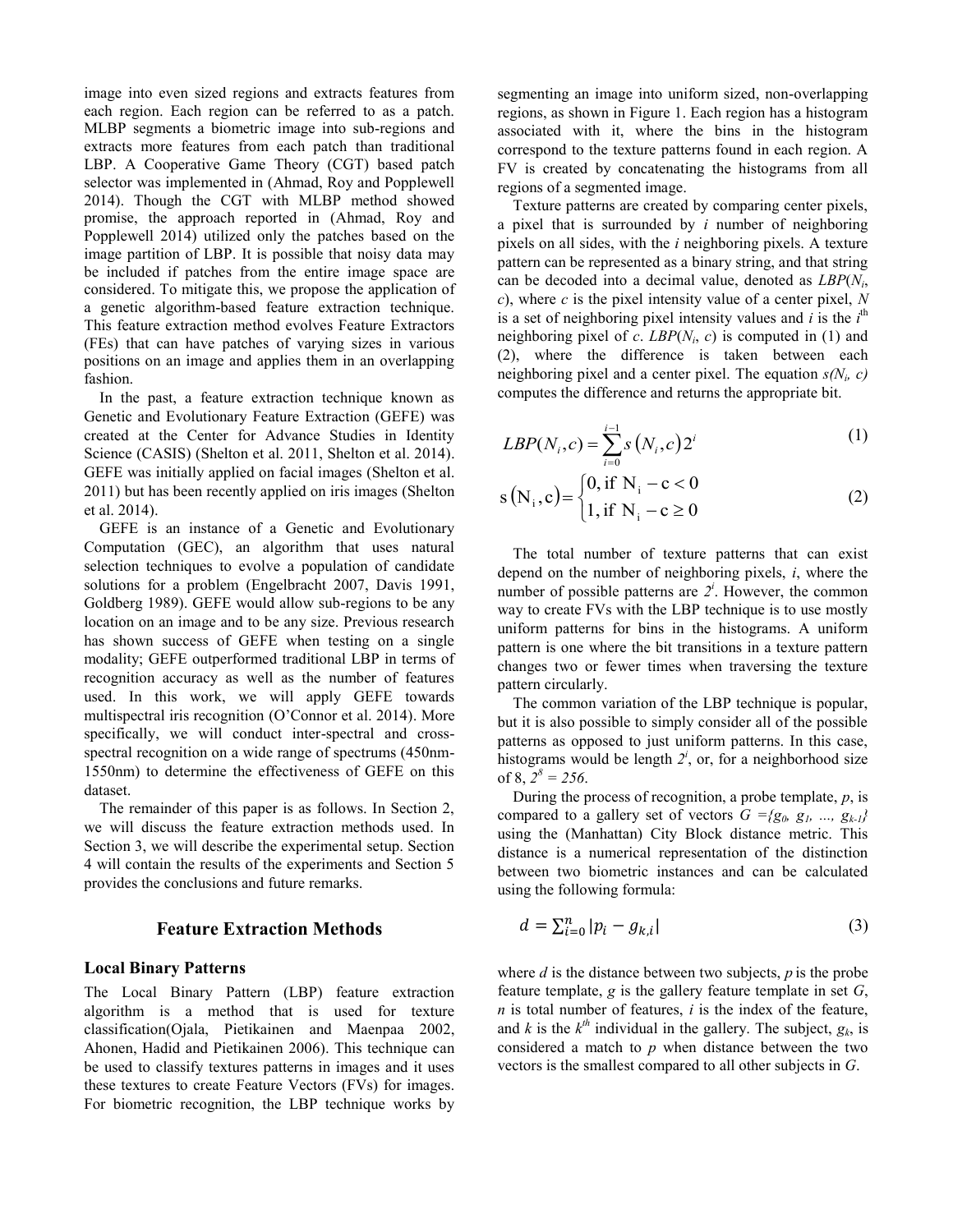

*Figure 1: Image partitioned into patches*

# **GEFEML**

GEFE is an instance of a GEC that evolves LBP-based FEs. Whereas a traditional LBP FE uses even sized, nonoverlapping patches over an entire image, GEFE evolves FEs that can have patches of varying sizes in various positions on an image. Because GEFE is an instance of a GEC, a FE must be represented as a candidate solution. We use a 6-tuple with 5 sets and 1 single value, represented as  $\langle X_i, Y_i, W_i, H_i, M_i, f \rangle$ . Each of the patches in a particular FE,  $f e_i$ , are designed using the values in the 6-tuple. The  $X_i$  and  $Y_i$  sets hold the  $\langle X, Y \rangle$  points of the center of each patch in fe<sub>i</sub>, while the sets  $W_i$  and  $H_i$  holds the width and heights of the patches. The set  $M_i$  denotes a masking value for each patch in fei. Though there can be multiple patches defined by the 6-tuple, a patch's specific masking value determines whether the features extracted by that patch are included in the resulting FV.

The fitness,  $f_i$ , is determined by applying  $fe_i$  towards a dataset of subject's iris images. A subject has a number of images that vary, and these images are separated into a probe set and a gallery set (G). The *fe<sup>i</sup>* is applied on these images to create *FVs*, and the FVs in the probe set are compared to all of the *FVs* in the gallery set using the Manhattan distance measure. The two *FVs* that have the least Manhattan distance are considered to be matches. If a probe *FV* is incorrectly matched with a gallery *FV*, then *fe<sup>i</sup>* is said to cause an error.. The resulting  $f_i$  is the number of errors  $(\varepsilon)$  added to the percent of patches not masked out (*ζ*), shown below.

$$
f_{\perp} i = 10\varepsilon + \zeta \tag{4}
$$

Previous research in (Shelton et al. 2011) has shown that GEFE instances with uniform patch sizes had a statistically better performance than GEFE instances with non-uniform patches. This means that the sets  $W_i$  and  $H_i$  will have one value in their set, representing the parameters for all patches in *fe<sup>i</sup>* .

In the original implementation of GEFE, a set of FEs were evolved on a training set to produce FEs that could correctly identify subjects in that particular data set. To produce FEs that could generalize well on unseen subjects, supervised learning was added to the GEFE process. Cross validation in Genetic and Evolutionary Feature Extraction – Machine Learning (GEFE<sub>ML</sub>) (Shelton et al. 2012) is done by initially generating a population of random FEs. Every candidate FE is then evaluated on the training set and additionally evaluated on a validation set. The results of the FEs on the validation set do not affect the training of FEs. While a stopping condition has not been met, FEs are selected to breed, and offspring FEs are created. The offspring are evaluated on the training set, but they are also applied on the validation set. The FE with the best results on the validation set is stored as FE\*. FE\* is only updated when a new candidate FE performs better on the validation set than the currently stored FE\*. The offspring are used to create the new population and this process repeats until the stopping condition has been met. Under this design, FE\* should generalize better on unseen subjects opposed to the best performing FE on the training set.

#### **Experiments**

We conducted our experiments on a multispectral iris image dataset that contains 38,129 images (Multispectral Iris Dataset). These images were acquired using Goodrich/Sensors with a custom designed lens package to acquire iris images at wavelengths in the range 400 to 1600nm. We segmented the multispectral iris images using Canny edge detections in an effort to identify the iris regions and applied circular Hough transforms to define the iris and pupil boundaries (Masek 2003, Popplewell et al. 2014). A technique based on Daugman's Rubber Sheet Model was then used for normalization. These images were divided into 13 sections, each section depicting a spectral band consisting of roughly 2945 iris images. For our first experiment, we did intra-class comparisons for each spectral band. We divided the data set into three sections: training, validation, and testing. The training set had a total of 44 subjects, the validation set had 18 subjects, and the testing set had 29 subjects. We further separated each set into a probe set and a gallery set; the first sample of each subject went into the probe set while the remaining went into the gallery set. For GEFE, we ran it for 30 runs and for each run, we ran it for 1000 generations. For cross spectral analysis, we used features extractors evolved from intra-spectral comparisons and applied them to each of the differing spectral band images. In this work, similarity scores are computed by modifying the Manhattan city block distance metric. The variables *h<sup>i</sup>* and *h<sup>j</sup>* represents two FVs being measured, *l* represents the length of the FV, and *z* represents the current position in the FV.

LBP and found that 7 columns by 10 rows was the best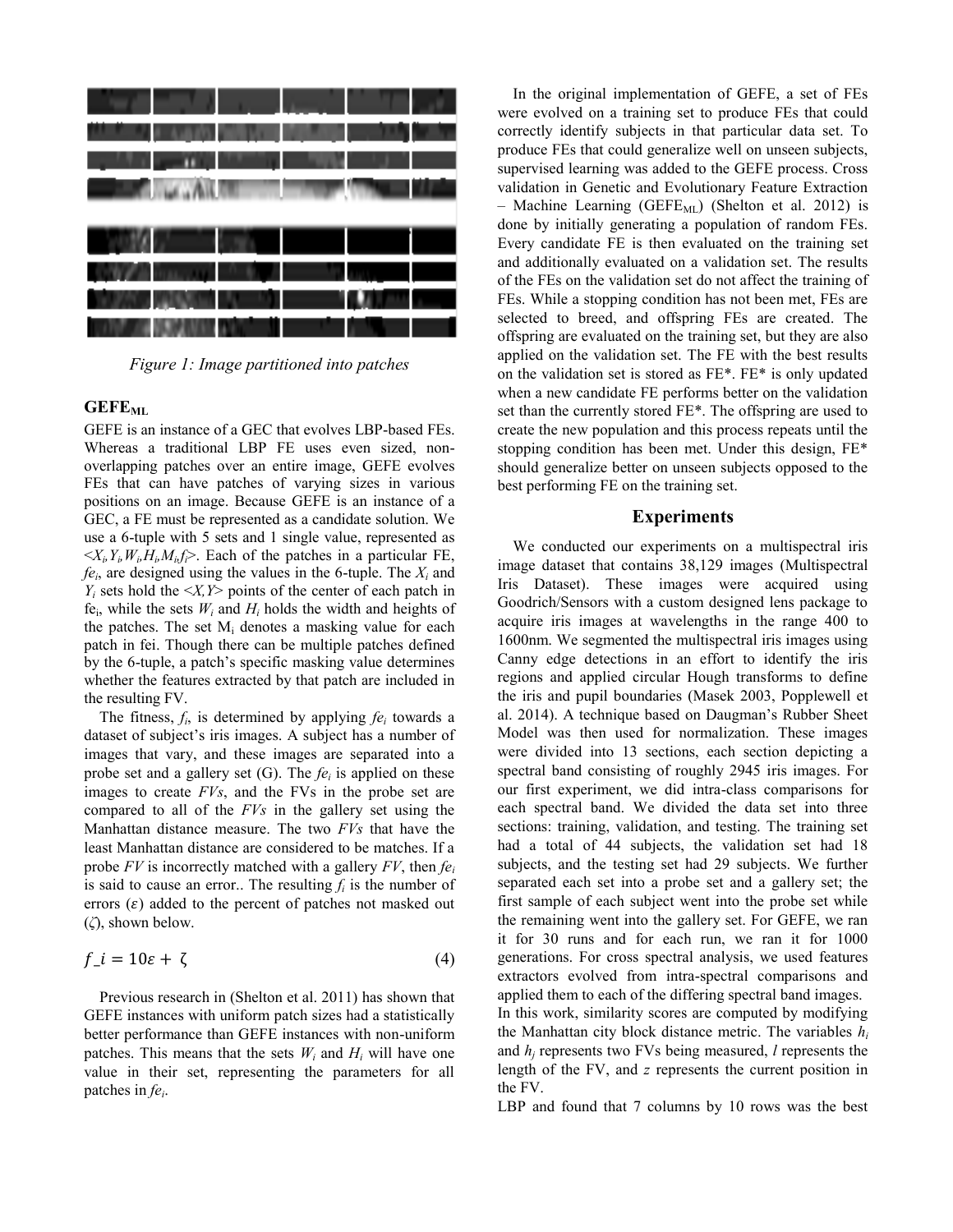performing partition. This 70 patch LBP partition is compared to GEFE in the results. Figures 2-5 show the normalized iris regions with the ovarlapped patches.

## **Results and Discussions**

Shown in Table I are the test set accuracies of FE produced by different feature extraction algorithms. In the table, Spectrum represents the spectrum used for feature extraction on the training and validation set. For the Cross Spectrum, this represents the spectrum used for the test set. Accuracy represents the identification accuracy of the algorithm on the test set. For LBP, the number represents the accuracy of the traditional LBP feature extractor that partitions an image into 7 by 10. For the GEFE variations on the iris, GEFE <Opt> represents FEs that were optimized on the training set, while GEFE <Val> represents the best performing FEs on the validation set. For GEFE, the number on the outside represents the accuracy of the best feature extractor, whereas the number within the parenthesis represents the average accuracy of the 30 best FEs. The column P represents the number of patches used on average by the feature extractors.

| Spectrum | Cross<br>Spectrum | Accuracy   |                                       |                                       | Patches |     |
|----------|-------------------|------------|---------------------------------------|---------------------------------------|---------|-----|
|          |                   | <b>LBP</b> | <b>GEFE</b>                           |                                       |         |     |
|          |                   |            | $<$ Opt $>$                           | $<$ Val $>$                           | Opt     | Val |
| 405      | 405               | 7.02       |                                       | 13.79(8.05) 12.07(6.21) 28.1622.87    |         |     |
|          | 800               | n/a        |                                       | 96.55(89.83)94.83(84.02)28.1622.87    |         |     |
| 505      | 505               | 45.61      |                                       | 63.79(53.79) 53.44(41.03) 32.80 24.15 |         |     |
|          | 800               | n/a        |                                       | 94.83(92.59) 96.55(86.09) 32.80 24.15 |         |     |
| 620      | 620               | 64.91      |                                       | 79.31(74.02) 74.13(60.80) 33.71 24.25 |         |     |
|          | 1200              | n/a        |                                       | 98.28(92.01) 93.10(81.49) 33.71 24.25 |         |     |
| 700      | 700               | 50.87      |                                       | 67.24(59.31) 63.79(56.84) 30.96 24.48 |         |     |
|          | 800               | n/a        |                                       | 96.55(93.62) 94.83(8.91) 30.96 24.48  |         |     |
| 800      | 800               | 91.23      |                                       | 98.28(94.54) 98.28(87.07) 28.76 24.71 |         |     |
|          | 911               | n/a        |                                       | 98.28(91.38) 94.83(84.26) 28.76 24.71 |         |     |
| 910      | 910               | 89.66      |                                       | 96.55(92.18) 96.55(84.37) 31.48 25.08 |         |     |
|          | 800               | n/a        |                                       | 96.55(87.30) 96.55(87.30) 25.08 25.08 |         |     |
| 911      | 911               | 87.93      |                                       | 96.55(90.75) 93.10(81.72) 31.22 24.88 |         |     |
|          | 800               | n/a        |                                       | 98.27(94.60) 96.55(86.32) 31.22 24.88 |         |     |
| 970      | 970               | 84.48      |                                       | 89.66(85.17) 87.93(75.46) 30.83 24.12 |         |     |
|          | 800               | n/a        |                                       | 98.28(94.60) 94.83(85.46) 30.83 24.12 |         |     |
| 1070     | 1070              | 89.66      |                                       | 94.83(89.31) 93.10(77.24) 30.92 25.08 |         |     |
|          | 800               | n/a        |                                       | 98.28(95.11) 96.55(87.99) 30.92 25.08 |         |     |
| 1200     | 1200              | 93.10      |                                       | 98.27(92.36) 93.10(78.79) 31.62 24.78 |         |     |
|          | 800               | n/a        |                                       | 98.28(94.66) 94.83(85.75) 31.62 24.78 |         |     |
| 1300     | 1300              | 82.76      |                                       | 93.10(89.66) 91.38(77.99) 33.59 25.27 |         |     |
|          | 800               | n/a        |                                       | 96.55(93.39)94.83(85.00)33.5925.27    |         |     |
| 1450     | 1450              | 36.21      |                                       | 67.24(58.16) 51.72(31.72) 38.55 25.08 |         |     |
|          | 911               | n/a        |                                       | 98.28(92.76)64.83(80.11)38.5525.08    |         |     |
| 1550     | 1550              | 31.03      |                                       | 43.10(36.94) 37.93(24.60) 34.15 24.71 |         |     |
|          | 800               | n/a        | 96.55(92.01) 96.55(86.49) 34.15 24.71 |                                       |         |     |

*Table I. Performance on multispectral iris dataset.*

Results show that for all spectrums, GEFE outperforms traditional LBP within their respective spectrums 'GEFE <Opt>' and 'GEFE <Val>' had similar performances in respect to recognition accuracy, but with respect to the number of patches, GEFE <Opt> was proven to be statistically better. The results show that on average, the 800 nm spectrum performs the best for identification accuracy for both intra-class comparisons and cross spectrum comparisons. An ANOVA test was used as a statistical measure of performance, with a 95% confidence interval.

In Figures 2-5, the images show the best performing FEs on the 800nm test set. In Figures 2 and 3, the best opt-gen and val-gen FEs are shown. The areas with overlapping patches are the most salient areas to extract features from for identification. Figures 4 and 5 show the best crossspectral FEs on the 800nm test set for opt-gen and val-gen. It appears that the right most area of iris images contains more salient texture information than the left area. Depending on if an iris is a left or right eye; there will be slight noisy data in the form of eyelashes. It could be the case that the grouping of patches on the right side is locking on to that noisy data or lack of. In Figures 6-9, we show the Cumulative Match Characteristic (CMC) curves and the Receiver Operator Characteristic (ROC) curves for LBP and the best FE from GEFE. The CMC curve plots the rank accuracies of the methods, while the ROC curve plots the True Accept Rate (TAR) and the False Accept Rate (FAR) of subjects. The results in Table 1 show that the 800 nm spectrum achieved rank 1 accuracy of 98.28% for both the opt-gen and val-gen FEs on the test set.



*Figure 2: 800nm FE(Opt Gen) on 800nm Image.*



*Figure 3: 800nm FE (Val Gen) on 800nm Image.* 



*Figure 4: 1070nm FE (Opt Gen) on 800nm Image.*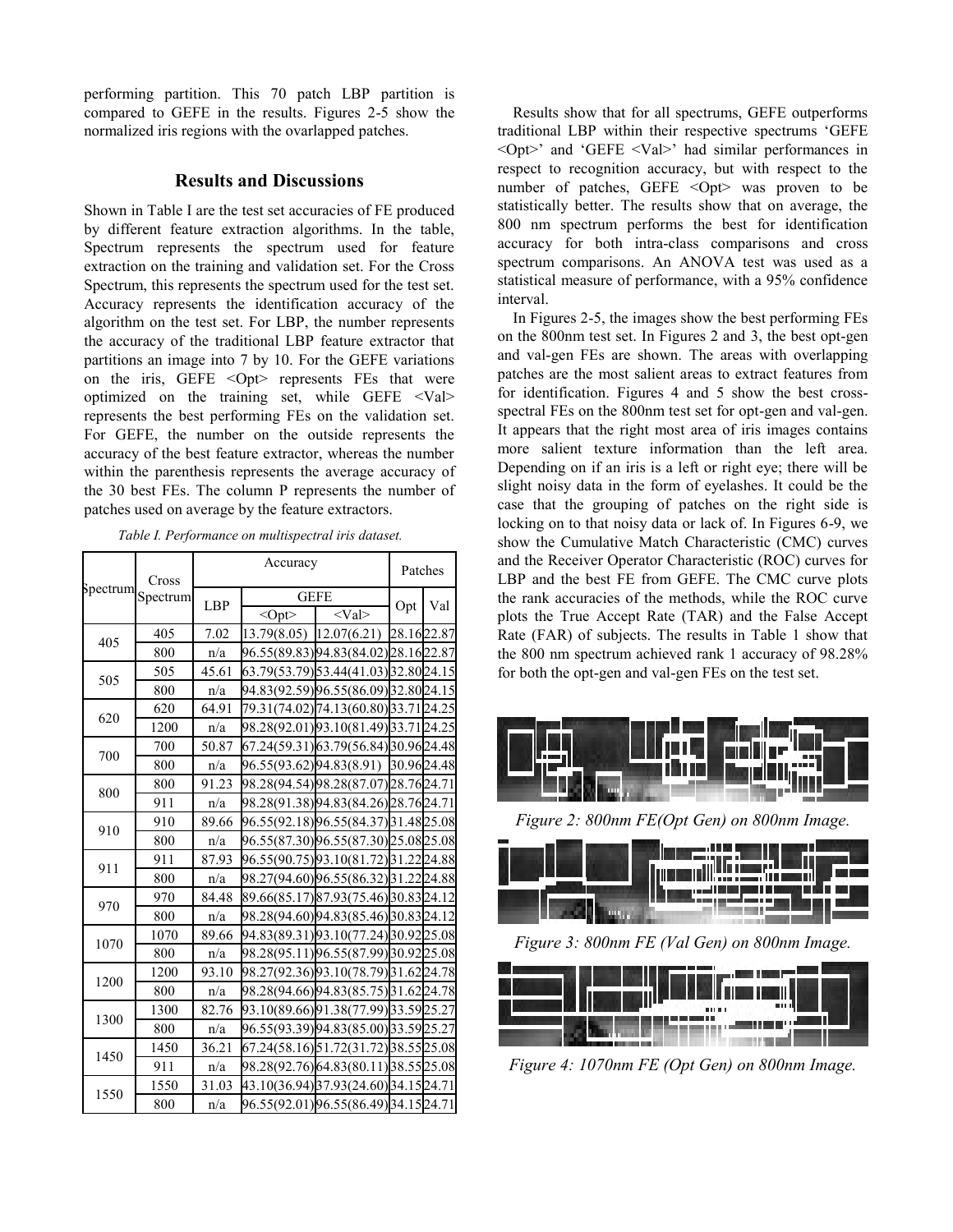

*Figure 5: 1070nm FE (Val Gen) on 800nm Image.*

The CMC curves plot the accuracy at each rank. The rank represents the ranking of match scores for all probe subjects. For Figure 6 and 7, the ROC curve plots the rate of impostor attempts accepted on the x-axis, against the corresponding rate of genuine attempts accepted on the yaxis along an increasing threshold. In Figure 8, the CMC curves show a superior performance of GEFE compared to LBP. Though both techniques do not achieve 100% accuracy until rank 57, GEFE continues to outperform LBP. In Figure 9, the CMC curves for cross spectrum analysis were created by taking the best performing FEs from each spectrum when used for cross validation. It appears that the FE from the 800nm spectrum performed best in cross spectrum analysis. This supports the intraclass results, where the FEs on the 800nm spectrum had the best performance overall.

Even though the results show that FEs evolved on the 800 nm spectrum had the overall best performance, it is worth mentioning that some bands outside of the NIR range performed well. In Table 1, the performance of GEFE on the 620nm spectrum performed better than the 700nm spectrum not only in intra-class matching, but also using feature extractors from the 1200 nm spectrum. The performance of the 1200 nm feature extractors performed similarly to the ranges of 910nm - 970nm. The proposed work using GEFE achieved 61% TAR at 1% FAR, while the FEs on the 910, 911, and 970 nm spectral bands achieved 48%, 60%, and 62% TAR respectively at 1% FAR.



*Figure 6: ROC Curves for Intra-Spectral Matching*



*Figure 7: ROC Curves for Cross-Spectral Matching*



*Figure 8: CMC Curves for Intra-Class Matching*



*Figure 9: CMC Curves for Cross Spectral Matching.*